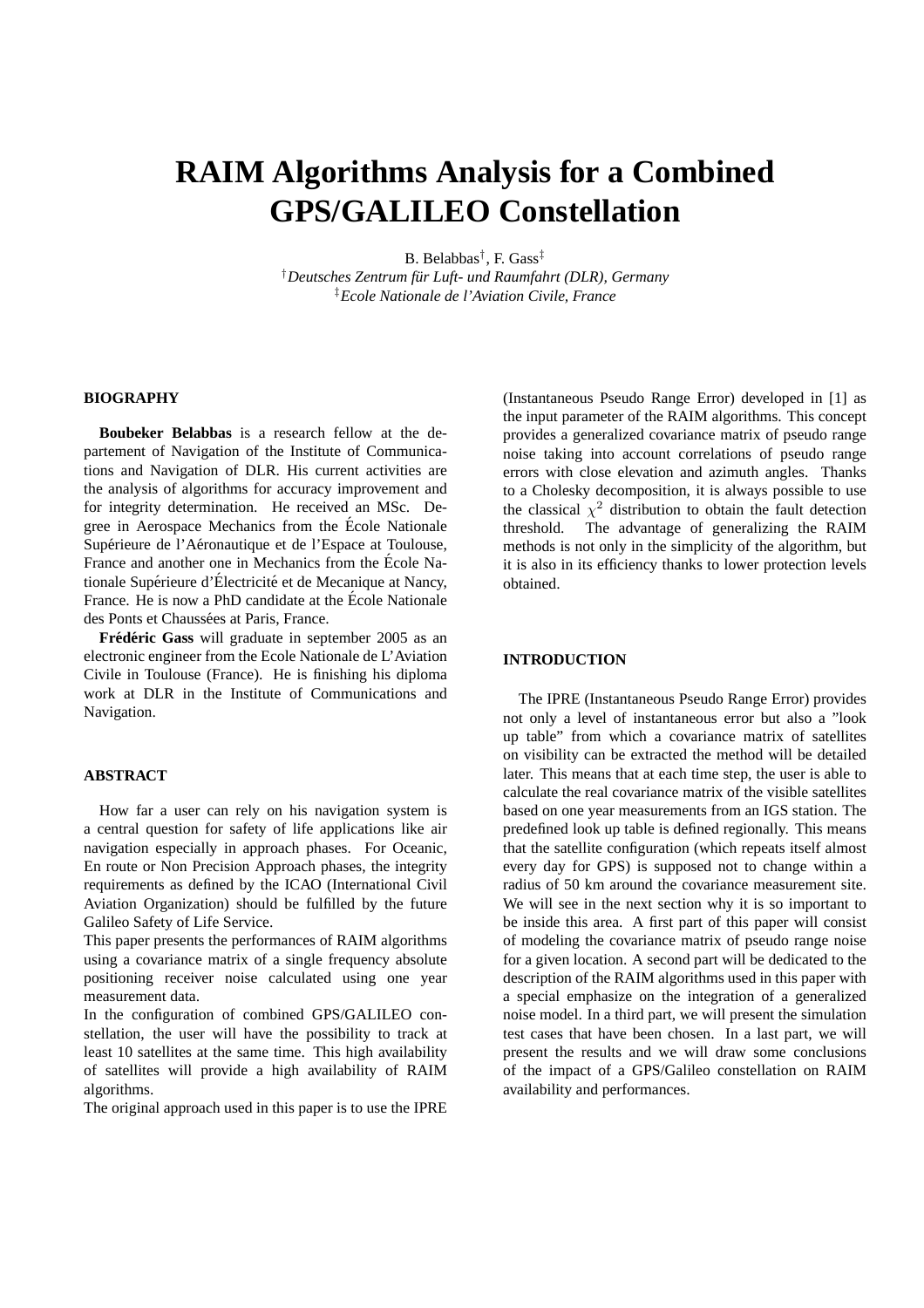## **COVARIANCE MATRIX OF PSEUDO RANGE NOISE**

The model of covariance matrix usually taken as input for the majority of RAIM algorithms is a simple but usually said representative model of pseudo range error. As given in the introduction, one of the aims of this work is to make this covariance matrix as much representative as we can of the real pseudo range noise faced by a single frequency receiver. We do not only take into account the variations according to the elevation angle but also the cross correlations of the pseudo range errors derived from two satellites with different azimuth and elevation angles. In this section, we will first introduce the error measurements using the concept of IPRE (Instantaneous Pseudo Range Error) developed in [1] and then the practical method used to develop the regional covariance matrix of pseudo range noise. We will end this section by giving an Example of covariance matrix calculated at a given epoch at Oberpfaffenhofen near Munich (Germany).

#### **The concept of IPRE**

Given the general observation equation of a single frequency absolute positioning receiver, it is possible to derive the fundamental error equation by making a Taylor expansion to the first order, considering the error relatively small with respect to the pseudo ranges. The second step is to consider the deviations of the measurements from a reference. This instantaneous error measurement is the base of our statistical analysis. [2]:

$$
\Delta \rho = c \cdot \left( -\Delta B + \Delta I + \Delta T + \nu \right) + \epsilon \cdot \left( \widehat{R} - \widehat{P} \right) + \mathbf{D} \cdot \Delta R \tag{1}
$$

where  $\Delta \rho \equiv I P R E$  is the vector of instantaneous pseudorange errors corresponding to the observable satellites,

 $c \cdot \Delta B \equiv C l k$  is the vector of satellite clock errors,

 $\epsilon \cdot (\widehat{R} - \widehat{P}) + A \cdot \Delta R \equiv Eph$  is the vector of ephemeris errors,

 $\epsilon$  is a matrix containing the errors in unit vectors of user to satellites,

 $\hat{R}$  is the vector of estimated position of satellites,

 $\hat{P}$  is the vector of estimated position of the user,

D is a matrix containing the unit vectors of user to satellites,

 $\Delta R$  is the vector of the satellite position error,

 $c \cdot \Delta I \equiv$  Iono is the vector of ionospheric errors,

 $c \cdot \Delta T \equiv Trop$  is the vector of tropospheric errors,

 $c \cdot \nu \equiv M N$  is the vector of multipath and receiver noise errors,

For more details see [1].

For our needs, let's define  $ODTS \equiv Clk - Eph$  ODTS stand for Orbit Determination and Time Synchronization error

In this section, the convention used to define the error is as follow:  $\Delta X = X - \widehat{X}$ =reference - estimate.

# **The statistical analysis**

The results from one year measurements of the IPRE vs. time of all visible satellites for each time step is the basis to generate the covariance matrix of error. We have a statistical process were 3 variables are considered: the IPRE of a given satellite, its elevation angle (El) and its azimuth (Az). An approach per class is adopted here. This means that we consider classes of elevation angle, classes of azimuth angle and classes of IPRE. In a first step we distribute all the measurement samples into classes.

|                | Variable Lower bound Upper bound Class width |               |                 |
|----------------|----------------------------------------------|---------------|-----------------|
| <b>IPRE</b>    | $-15m$                                       | 15m           | 0.25m           |
| Elevation      | $5^{\circ}$                                  | $90^o$        | $5^{\circ}$     |
| <b>Azimuth</b> | $0^o$                                        | $360^{\circ}$ | 10 <sup>o</sup> |

#### **Table 1** Field of variables

We want to generate the covariance matrix of the variable IPRE / El,Az: The IPRE given the elevation angle and the azimuth. The covariance study will be done with respect to  $(EI, Az)$ .

 $n_{ijk}$  is the number of points belonging to the class i of elevation angle, the class j of azimuth and the class k of IPRE.

Lets take two satellites on visibility A and B whose elevation and azimuth classes are  $(i,j)$  and  $(i',j')$ , the covariance between these satellite errors is calculated as follow:

$$
Cov(A, B) = \frac{1}{N_{iji'j'}} \sum_{k} \sqrt{n_{ijk} n_{i'j'k}} \left( IPRE_k - \overline{IPRE}_{ij} \right)
$$

$$
\overline{IPRE}_{ij} \left( IPRE_k - \overline{IPRE}_{i'j'} \right) \quad (2)
$$

with

$$
N_{iji'j'} = \sum_{k} \sqrt{n_{ijk} n_{i'j'k}}
$$

$$
\overline{IPRE_{ij}} = \frac{1}{N_{ij-}} \sum_{k} n_{ijk} IPRE_k
$$

$$
N_{ij-} = \sum_{k} n_{ijk}
$$

This approach differs from the classical covariance of time series variables. The reason for that is that considering time series rather than the approach per IPRE class would have induced a huge period of measurement to have a representative statistics. This expression provides a 4D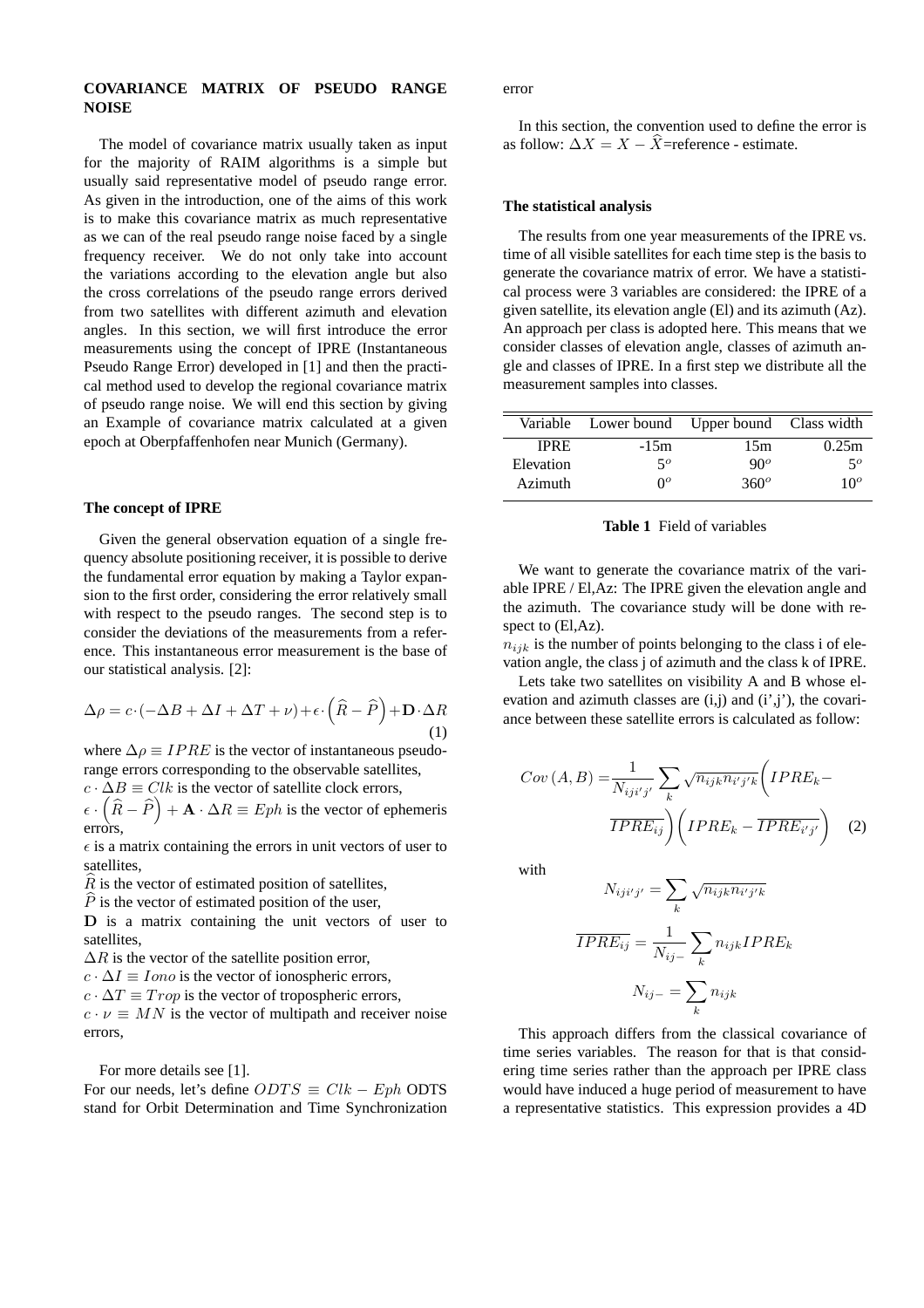

**Fig. 1** Example of surface of covariance

look up table that will be used to constitute the covariance matrix of observations for each epoch.

The figure 1 represents in z axis the value of the covariance term of a considered (Elevation, Azimuth) satellite with respect to the red arrow. This look up table is available for a region around the considered IGS station for which the constellation of satellites at every epoch is considered the same. This "regional" covariance matrix of noise observables depends also on the correction algorithms considered in the model of single frequency receiver. In our case we considered the Klobuchar model for ionosphere delay correction and the MOPS model for the troposphere delay correction.

#### **DESCRIPTION OF RAIM ALGORITHMS USED**

The RAIM algorithms used to monitor the performances of combined GPS/Galileo receiver are the one described in [3]. We present here a brief description of the weighted RAIM.

#### **Position determination**

We start our analysis with the well known linearized navigation equation

$$
Y = \mathbf{H}X + \varepsilon
$$

where  $X$  is the four (or five, when using Galileo) dimensional position vector expressed in WGS84 ECEF<sup>1</sup> coordinates,  $Y$  is a  $N$  dimensional vector that contains the pseudorange measurements for the  $N$  satellites in view,  $H$ is the direct cosine matrix (also often called the observation matrix), and  $\varepsilon$  is the measurement noise vector. Let us denote W the noise covariance matrix,

$$
\mathbf{W} = E[\varepsilon \varepsilon^T]
$$

The least squares estimation of the user position  $\hat{X}$  is given by

$$
\hat{X} = (\mathbf{H}^T \mathbf{W}^{-1} \mathbf{H})^{-1} \mathbf{H} \mathbf{W}^{-1} Y = \mathbf{G} Y
$$

#### **Position accuracy and dilution of precision**

The position error made when using the least squares algorithm is given by

$$
e_{WGS84} = \hat{X} - X
$$

Because X and  $\hat{X}$  are given in the WGS84 ECEF referential, the error is defined in this referential too.

$$
e_{WGS84} = \mathbf{G}Y - X
$$

$$
e_{WGS84} = \mathbf{G}(HX + \varepsilon) - X
$$

$$
e_{WGS84} = \mathbf{G}\varepsilon
$$

Since it is more convenient to work in the user local geodetic coordinate system ENU (East North Up), we use the transformation matrix  $\mathbf{T}_{WGS84}^{ENU}$ <sup>2</sup> in order to obtain

$$
e_{ENU}=\mathbf{T}^{ENU}_{WGS84}e_{WGS84}
$$

Thus

$$
e_{ENU} = \mathbf{T}_{WGS84}^{ENU} \mathbf{G} \varepsilon
$$

$$
e_{ENU} = \mathbf{M} \varepsilon
$$
 (3)

With  $\mathbf{M} = \mathbf{T}_{WGS84}^{ENU} \mathbf{G}$ . This expression allows us to define both  $e_{ENU}^h$  the horizontal error vector and  $e_{ENU}^v$  the vertical error vector such that

$$
e_{ENU}^h = \left(\begin{array}{c} e_{ENU}(1) \\ e_{ENU}(2) \end{array}\right)
$$

And

$$
e_{ENU}^v = e_{ENU}(3)
$$

Moreover it comes,

$$
\mathbf{Cov}(\mathbf{e_{ENU}})=\mathbf{T}_{WGS84}^{ENU}\mathbf{G}\mathbf{W}\mathbf{G}^T\mathbf{T}_{WGS84}^{ENU^T}
$$

And we note

$$
\text{Cov}(\mathbf{e}_{\text{ENU}}) = \left(\begin{array}{ccc} \sigma_{e_E}^2 & \sigma_{e_E e_N} & \sigma_{e_E e_U} & \sigma_{e_E e_{dt}} \\ \sigma_{e_N e_E} & \sigma_{e_N}^2 & \sigma_{e_N e_U} & \sigma_{e_N e_{dt}} \\ \sigma_{e_U e_E} & \sigma_{e_U e_N} & \sigma_{e_U}^2 & \sigma_{e_U e_{dt}} \\ \sigma_{e_{dt} e_E} & \sigma_{e_{dt} e_N} & \sigma_{e_{dt} e_U} & \sigma_{e_{dt}}^2 \end{array}\right)
$$

Since the measurement noise covariance matrix is consider to be general, we can no longer separate the expected positionning errors into dilution of precision parameters and UERE. We choose to express new confidence parameters,

<sup>&</sup>lt;sup>1</sup>ECEF stands for Earth-Centered Earth Fixed referential

<sup>&</sup>lt;sup>2</sup>The matrix  $\mathbf{T}_{WGS84}^{ENU}$  is fully defined by knowing the true position coordinates. Of course in real operational situation this cannot be achieved. The transition matrix used for the computation is approximated by the one at the estimated position.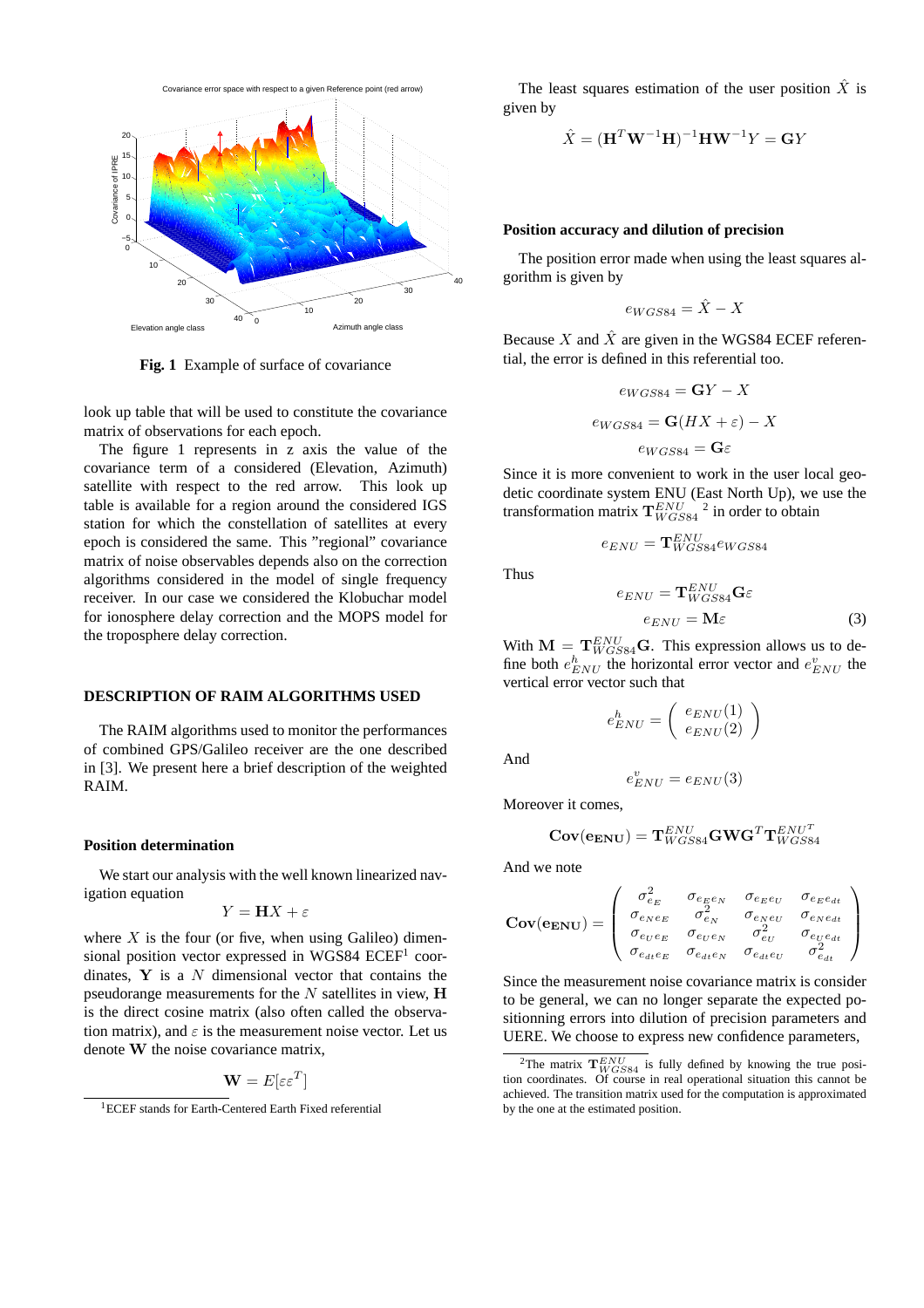• the expected global accuracy is:

$$
\sqrt{\sigma_{e_E}^2+\sigma_{e_N}^2+\sigma_{e_U}^2+\sigma_{e_{dt}}^2}
$$

• the expected position accuracy is:

$$
\sqrt{\sigma_{e_E}^2+\sigma_{e_N}^2+\sigma_{e_U}^2}
$$

• the expected horizontal accuracy is:

$$
\sqrt{\sigma_{e_E}^2 + \sigma_{e_N}^2}
$$

• the expected vertical accuracy is:

 $\sigma_{e_U}$ 

• the expected time accuracy is:

$$
\sigma_{e_{dt}}
$$

#### **Errors detection [4]**

To monitor errors occurrence we have to choose one observable statistic that depends strongly on pseudorange measurement noise. We will use, like in the RAIM method developed in [5], the least square (LS) residuals that can be expressed by:

$$
w = Y - \hat{Y}
$$

Where we call  $\hat{Y}$  the LS estimation of the measurement vector, defined by  $\hat{Y} = \mathbf{H}\hat{X}$ . It can be shown quite easily that it exists one matrix Q such that

$$
w = \mathbf{Q} \varepsilon
$$

It has been demonstrated that if  $\mathbf{W} = \sigma^2 \mathbf{I}$  the square norm of the residuals follows a  $\chi^2$  law with  $N-4$  degrees of freedom. The problem in our case is that the diagonal elements of the covariance matrix of noise are different for each satellite and that the error sources are correlated. Thus the assumption that  $||w||^2$  is following a  $\chi^2$  law is no longer true. But, since the covariance matrix  $W$  is by definition defined positive, we can do a Cholesky decomposition of it. So it exists one unique non-singular square matrix A such that:

$$
\mathbf{W} = \mathbf{A}\mathbf{A}^T
$$

According to this property, we can define a new vector of measurement noise,  $\varepsilon'$ , following a normal  $\mathcal{N}(0, I_N)$  law such that  $\varepsilon$  follows the same law as  $A\varepsilon'$ . Moreover it comes:

$$
Y = \mathbf{H}X + \varepsilon
$$
  
\n
$$
Y = \mathbf{H}X + \mathbf{A}\varepsilon'
$$
  
\n
$$
\mathbf{A}^{-1}Y = \mathbf{A}^{-1}\mathbf{H}X + \varepsilon'
$$
  
\n
$$
Y' = \mathbf{H}'X + \varepsilon'
$$



**Fig. 2** Failure impact on the horizontal user position

From this new measurement model, where  $Cov(\varepsilon') = I$ we can form new LS residuals,

$$
w' = Y' - \hat{Y}'
$$
  

$$
w' = \mathbf{A}^{-1}w
$$

Thanks to the definition of  $\varepsilon'$ , the square norm of the random variable w' is following a  $\chi^2$  law with  $N-4$ degree of freedom. We are now able to select the error detection threshold  $T_d$  by inverting the cumulative density function  $(cdf)$  of  $||w'||^2$ .

#### **Protection levels**

The protection levels are used in order to guarantee that the solution error will not be larger than a given value. To compute these protection levels we have to see first how an error affects the LS residuals vector  $w'$ ,

$$
w' = \mathbf{A}^{-1} \mathbf{Q} \varepsilon
$$

$$
||w'|| = \varepsilon^T \mathbf{Q}^T \mathbf{A}^{-1} \mathbf{T} \mathbf{A}^{-1} \mathbf{Q} \varepsilon
$$

$$
||w'|| = \varepsilon^T \mathbf{Q}_{w'} \varepsilon
$$

We note  $E[\varepsilon] = \theta$  the expectation value of the random pseudorange noise vector. If there is a failure on one<sup>3</sup> of

<sup>&</sup>lt;sup>3</sup>We only consider one satellite failure in our analysis, this hypothesis is of course a bit restrictive because in real operational conditions the environment may induce several biases on measurements.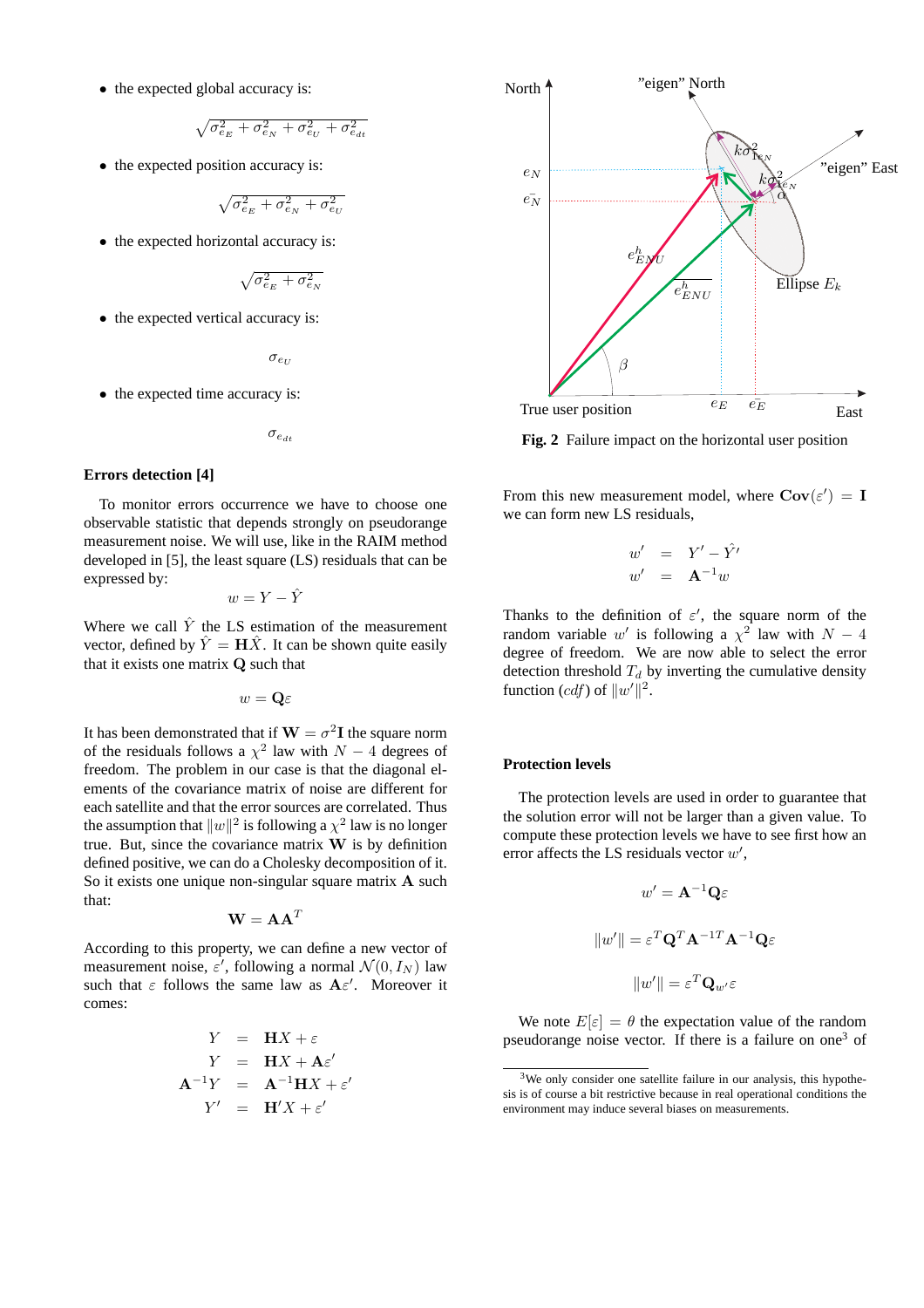the satellites it comes

$$
\theta = \left(\begin{array}{c} 0 \\ \vdots \\ b \\ \vdots \\ 0 \end{array}\right)
$$

Thus

$$
||w'|| = \mathbf{Q}_{w'}(i,i)b^2
$$

#### **Horizontal Protection Level**

If we consider the horizontal solution error  $e_{ENU}^h$ , it can be shown that (equation 3)

$$
||e_{END}^h||^2 = (\mathbf{M}(1,i)^2 + \mathbf{M}(2,i)^2)b^2
$$

Thus

$$
||e_{ENU}^{h}||^{2} = \frac{\mathbf{M}(1,i)^{2} + \mathbf{M}(2,i)^{2}}{\mathbf{Q}_{w'}(i,i)}||w'||^{2}
$$

where  $\mathbf{M} = \mathbf{T}_{WGS84}^{ENU} \mathbf{G}$  The quantity  $\sqrt{\frac{\mathbf{M}(1,i)^2 + \mathbf{M}(2,i)^2}{\mathbf{Q}_{m'}(i,i)}}$  $rac{1}{\mathbf{Q}_{w'}(i,i)}$  is called the horizontal Slope (HSlope) and the  $i$  index tells us that it is dependent on the satellite we have supposed to fail. So, with the no noise assumption ( $\varepsilon = \theta$ ) the horizontal value that we can protect is

$$
HPL = \max_{i=1...N} HSlope(i) \times T_d
$$

But in reality the noise will spread the horizontal solution around the previous value. This spreading effect is represented on the figure 2 by the ellipse. The definition of the  $HPL$  induces that there is a missed alert when the horizontal solution error is lower than the  $HPL$  value because of a too noisy environment. Let  $P_{md}$  denote this probability of missed detection.

$$
P_{md} = 1 - p
$$

Where p is the probability to be *inside* the ellipse. Thus the value of HPL should be set to the distance between the user true position and the furthest point from the origin inside the ellipse. This means that the HPL should theoretically be the radius of the circle centered at the true position which is tangent to the ellipse. Analytically, this value is complicated to obtain and we use the estimation proposed in [6] in order to approximate it.

The idea is to be a little bit more conservative than by considering the tangent to the ellipse and take, instead of the furthest point inside the ellipse, the furthest point of the smallest rectangle that contains the noise ellipse. This rectangle is defined on the figure 3. The value of HPL is



**Fig. 3** Horizontal Protection Level practical value [6]

found by a vectorial decomposition of the  $OM_1$  distance  $(OM_1 = ||\overrightarrow{OM_1}||).$ 

$$
\overrightarrow{OM_1} = \overrightarrow{OC} + \overrightarrow{CA} + \overrightarrow{AM_1} \tag{4}
$$

Thus,

$$
\|OM_1\|^2 = \|\overrightarrow{OC}\| + \|\overrightarrow{CA}\| + \dots
$$
  
 
$$
\dots + \|\overrightarrow{AM_1}\| + 2\overrightarrow{OC}.\overrightarrow{CA} + \dots
$$
  
 
$$
\dots + 2\overrightarrow{OC}.\overrightarrow{AM_1} + 2\overrightarrow{CA}.\overrightarrow{AM_1}
$$

With(see figure 3):

$$
\bullet\ \ OC = ARP
$$

$$
\bullet \ \ CA = k \sigma_{1e_N}
$$

- $AM_1 = k\sigma_{1e_e}$
- $\overrightarrow{OC} \cdot \overrightarrow{CA} = OC \cdot CA \sin(\beta \alpha)$

$$
\bullet \ \overrightarrow{OC} \cdot \overrightarrow{AM_1} = OC \cdot AM_1 \cos(\beta - \alpha)
$$

•  $\overrightarrow{CA} \cdot \overrightarrow{AM_1} = 0$ 

So,

$$
HPL = \sqrt{\begin{array}{c}\nARP^2 + k^2 \sigma_{1e_e}^2 + k^2 \sigma_{1e_N}^2 + \dots \\
\dots + 2kARP[\sigma_{1e_N}|\sin(\beta - \alpha)| + \dots \\
\dots + \sigma_{1e_e}|\cos(\beta - \alpha)|]\n\end{array}}
$$

 $k = \sqrt{-2\ln(1-p)}$ 

With,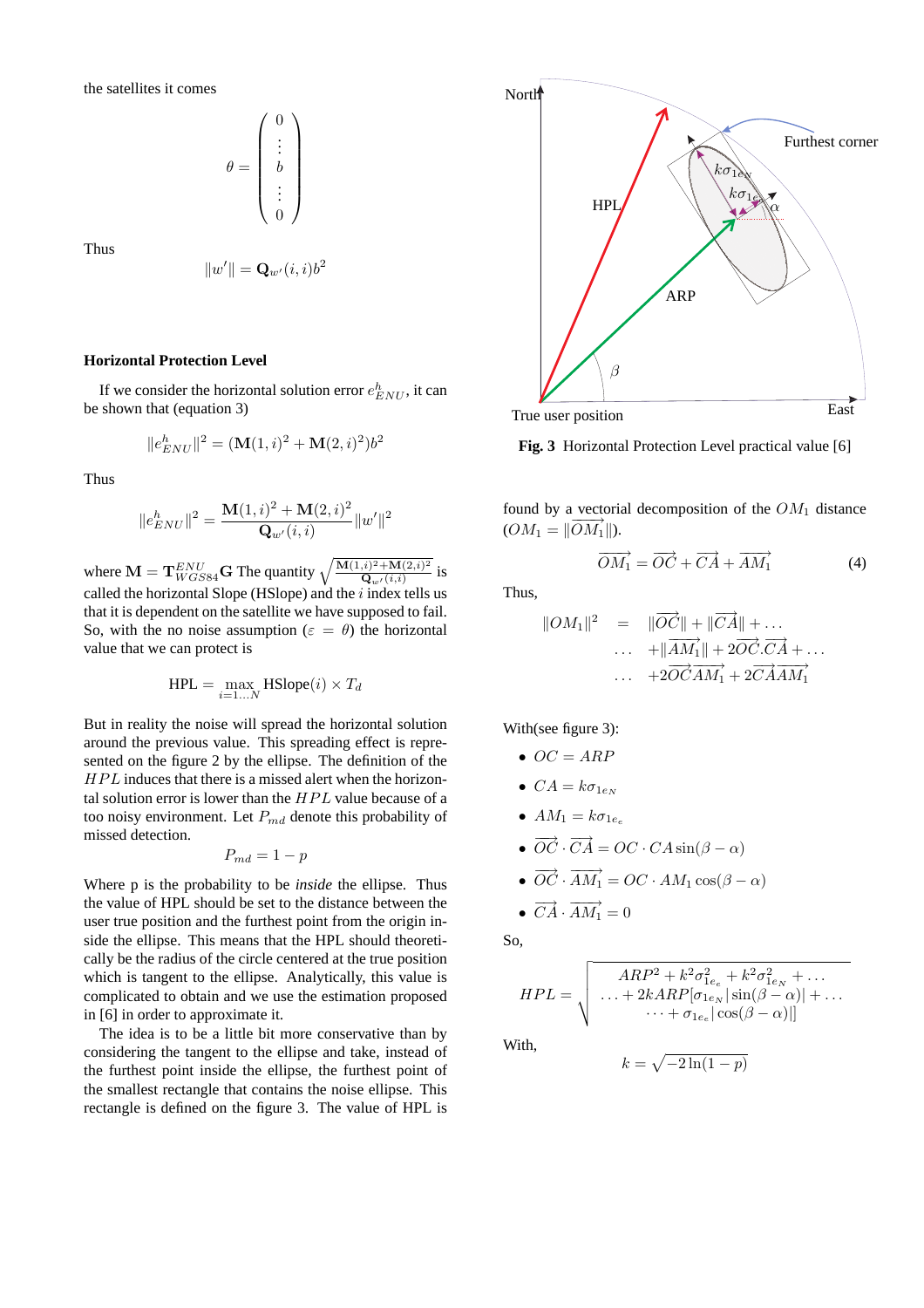#### **Vertical Protection Level**

In similar way we can define a V Slope linking the test statistic to the norm of the vertical solution error,

$$
\|e^v_{ENU}\| = VSlope(i)\|w_n\|
$$

Where  $VSlope(i) = \sqrt{\frac{(M(3,i)^2)(N-4)}{Q_w(i,i)}}$ . The upper-bound value for  $||e_{END}^v||$  is,

$$
\|e_{END}^v\|\leq \max_{i=1...N} VSlope(i)
$$

The VPL value in a no noise environment can be obtained thanks to,

$$
VPL = VSlope_{max} \times T_d
$$

In considering the noise, the VPL value is much easier to evaluate than the HPL because the vertical error is onedimensionnal Gaussian variable.

$$
e^v_{ENU} \sim \mathcal{N}(\overline{e^v_{ENU}}, \sigma^2_{e_U})
$$

In our case we fix

$$
\overline{e_{ENU}^v} = VSlope_{max} \times T_d \tag{5}
$$

Thus the expression of VPL can be defined by

$$
VPL = VSlope_{max} \times T_d + \alpha(P_{md}) \times \sigma_{e_U} \qquad (6)
$$

where  $\alpha(p)$  represents the threshold for which we have all realization of a  $\mathcal{N}(0, 1)$  law below this threshold with a probability p. Thus we have,

$$
p = Pr(X \le \alpha) = \int_{\infty}^{\alpha} pdf(x)dx
$$
 (7)

where  $pdf(x)$  is the probability density function for a  $\mathcal{N}(0, 1)$  law:

$$
pdf(x) = \frac{1}{\sqrt{2\pi}}e^{-\frac{1}{2}x^2}
$$
 (8)

Thus,

$$
p = \int_{\infty}^{\alpha} \frac{1}{\sqrt{2\pi}} e^{-\frac{1}{2}x^2} dx \tag{9}
$$

The probability of missed detection is the probability to have the VPL value below the vertical error. This means that,

$$
p=1-P_{md}
$$

We have,

$$
P_{md} = 1 - \int_{\infty}^{\alpha} \frac{1}{\sqrt{2\pi}} e^{-\frac{1}{2}x^2} dx \qquad (10)
$$

$$
P_{md} = \frac{1}{2} - \int_0^\alpha \frac{1}{\sqrt{2\pi}} e^{-\frac{1}{2}x^2} dx \qquad (11)
$$

$$
1 - 2P_{md} = 2 \int_0^\alpha \frac{1}{\sqrt{2\pi}} e^{-\frac{1}{2}x^2} dx \qquad (12)
$$

$$
1 - 2P_{md} = erf(\frac{\alpha}{\sqrt{2}})
$$
 (13)



**Fig. 4** Virtual Galileo Constellation [7]

where  $erf(u) = \frac{2}{\sqrt{\pi}} \int_0^u e^{-t^2} dt$ . Hence we found the expression of  $\alpha(P_{md})$ :

$$
\alpha(P_{md}) = \sqrt{2}erf^{-1}(1 - 2P_{md})\tag{14}
$$

And finally,

$$
VPL = VSlope_{max} \times T_d + \dots
$$

$$
\dots + \sqrt{2}erf^{-1}(1 - 2P_{md}) \times \sigma_{e_U}
$$

# **SIMULATION SCENARIOS**

The error model has been generated for a single frequency absolute positioning receiver using the MOPS tropospheric correction model at Oberpfaffenhofen (near munich) during the year 2003, no filtering of pseudo range has been made. We define 3 test cases used as input of RAIM algorithm:

- TC1=Generalized covariance matrix with measured variances and covariances
- TC2=Diagonal covariance matrix with measured variances for all satellites in view
- TC3=Diagonal covariance matrix with constant variance (maximal value of all satellites in view)

We use 2 constellation scenarios:

- C1=GPS alone
- C2=GPS+ Virtual Galileo Constellation

The Virtual Galileo Constellation (VGC) is adopted in our study. It consists of the GPS constellation observed at two different time epochs (offset of 2 hours) [7]. The advantage of this scenario for Galileo is the possibility to use the same look up box to generate the covariance matrix of observables (see figure 4).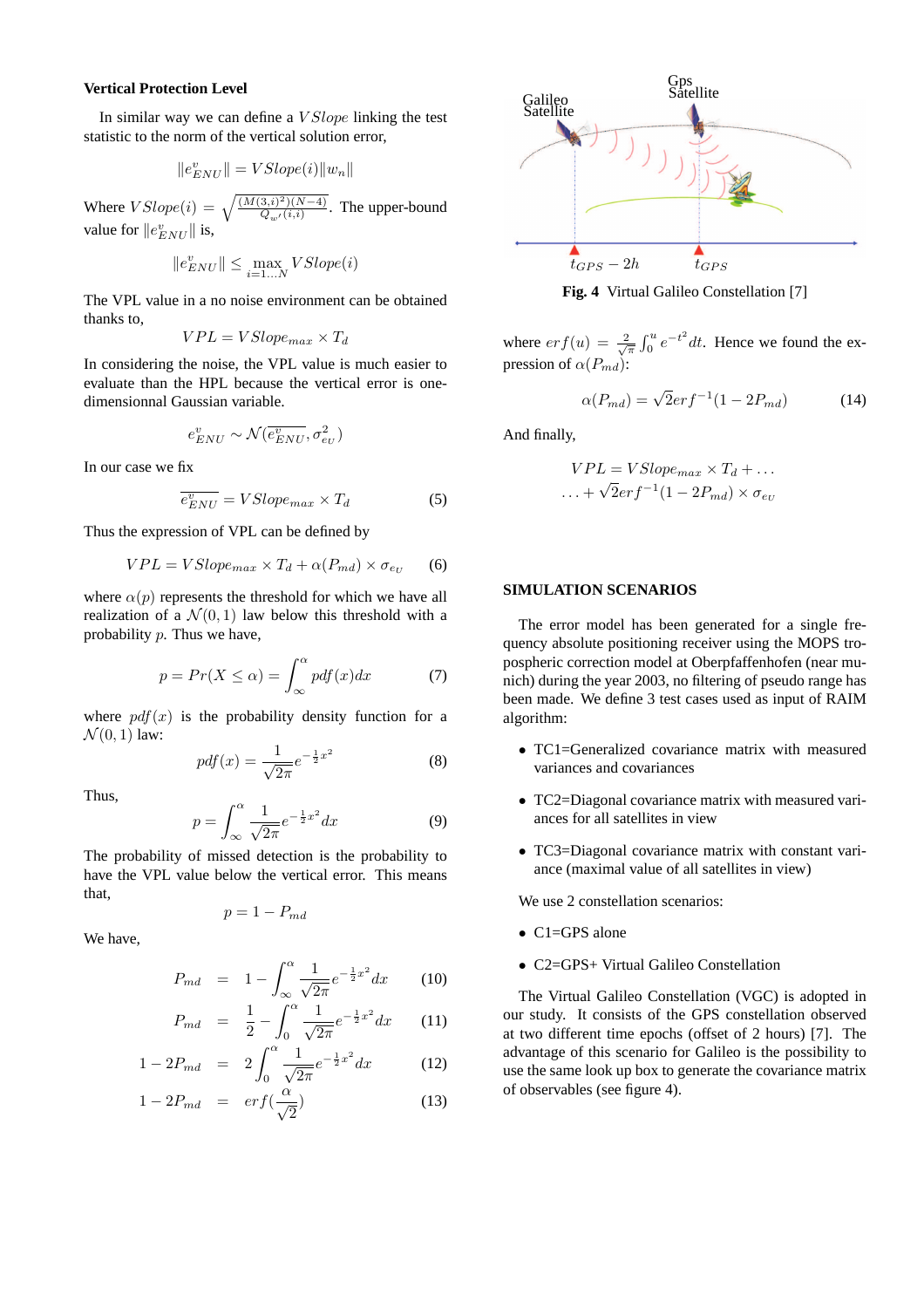#### **RESULTS OF THE SIMULATIONS**

In this section, we are going to comment the HPL and VPL obtained for different test cases and different constellations configurations as defined above. We considered one day of measurements with a sampling period of 1 minute. A RAIM simulator (RaimSim) developed by DLR under a C/C++ environment has been used to process the data. The graphics are obtained using MATLAB.



**Fig. 5** HPL for all test cases and using GPS only



**Fig. 6** VPL for all test cases and using GPS only

The figures 5 and 6 shows clearly an improvement of the protection levels. The Vertical component is of particular interest since this parameter is generally the most critical one because the air navigation requirements from APV1 to CAT. III are always considering very stringent vertical alarm limit.

The figure 7 shows for a combined GPS+Galileo constellation that the improvement from TC2 to TC1 is not so



**Fig. 7** HPL for all test cases and using GPS + VGC

obvious. The high level of fluctuations for TC1 is showing a limit of our model. A test using a different time offset (between GPS and VGC) should be done to state whether the covariance matrix or the geometry matrix are badly conditioned.



**Fig. 8** VPL for all test cases and using GPS + VGC

The figure 8 shows the same type of behavior as previously. Nevertheless the use of a diagonal matrix with an elevation dependency is giving good results in comparison with TC3 which is obviously a too conservative case.

In figures 9 and 10 we can observe the impact of augmenting the number of visible satellites in the protection levels. As expected C2 gives better results for both HPL and VPL. The C2 curve is shifted with comparison to the C1 curve, this was done to take into account the 2 hours offset between GPS and VGC.